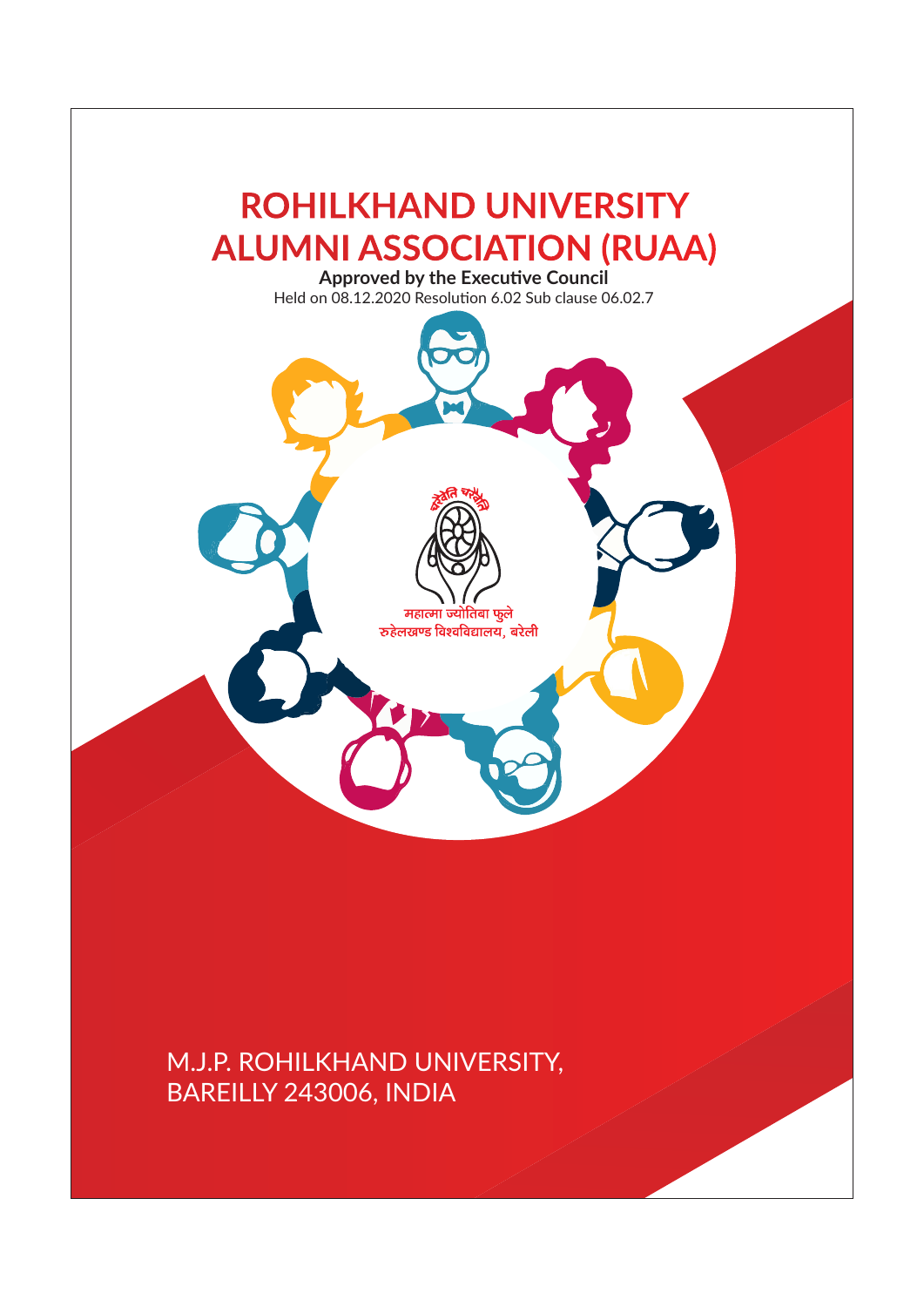Message

I am profoundly honoured by the opportunity to serve as the President of Rohilkhand University Alumni Association (RUAA) of Mahatma Jyotiba Phule Rohilkhand University (MJPRU) for the coming



years. As I greet you for the first time as the RUAA President, there are a million things going through my head: What impact and legacy do I want to leave as President of the Alumni Association of MJPRU? Most importantly, how do I build upon our plans to drive greater engagement from alumni to build bigger circles and a community of tighter connections?

The only way to lead a successful RUAA is to engage the help of very strong alumni base of Rohilkhand University within India and around the globe. We want to ENTICE you with all the great events and experiences taking place on Bareilly campus and beyond, REMIND you of your glory days as you reminisce your time as a student and ENGAGE you with the students, faculty members, and entire University Family. We need you to be successful. We need you to perpetuate the pride that sits deep in your heart. We need you as role model for new generations.

As you chart your course of engagement, start with simple activities that inspire your pride and build our University as one of the best Institutions of the country and globe. Being a proud alumnus of MJPRU, you should Wear It Out, Talk It Up, Explore It All and Get Involved.

The best way to stay connected is to be informed of all the alumni events at MJPRU through website and social media (WhatsApp, Facebook or Alumni Website, Instagram, Twitter etc) or stay connected through me or any other office bearer. We promise to promote your successes and ensure you are aware and included in every event. Moreover, we welcome your feedback and guidance as we plan our engagement strategy for the years ahead.

Thank you for your commitment and support as we build Bigger Circles, Tighter Connections, Greater Engagement.

> **Prof. K. P. Singh** Vice Chancellor & President RUAA

1/9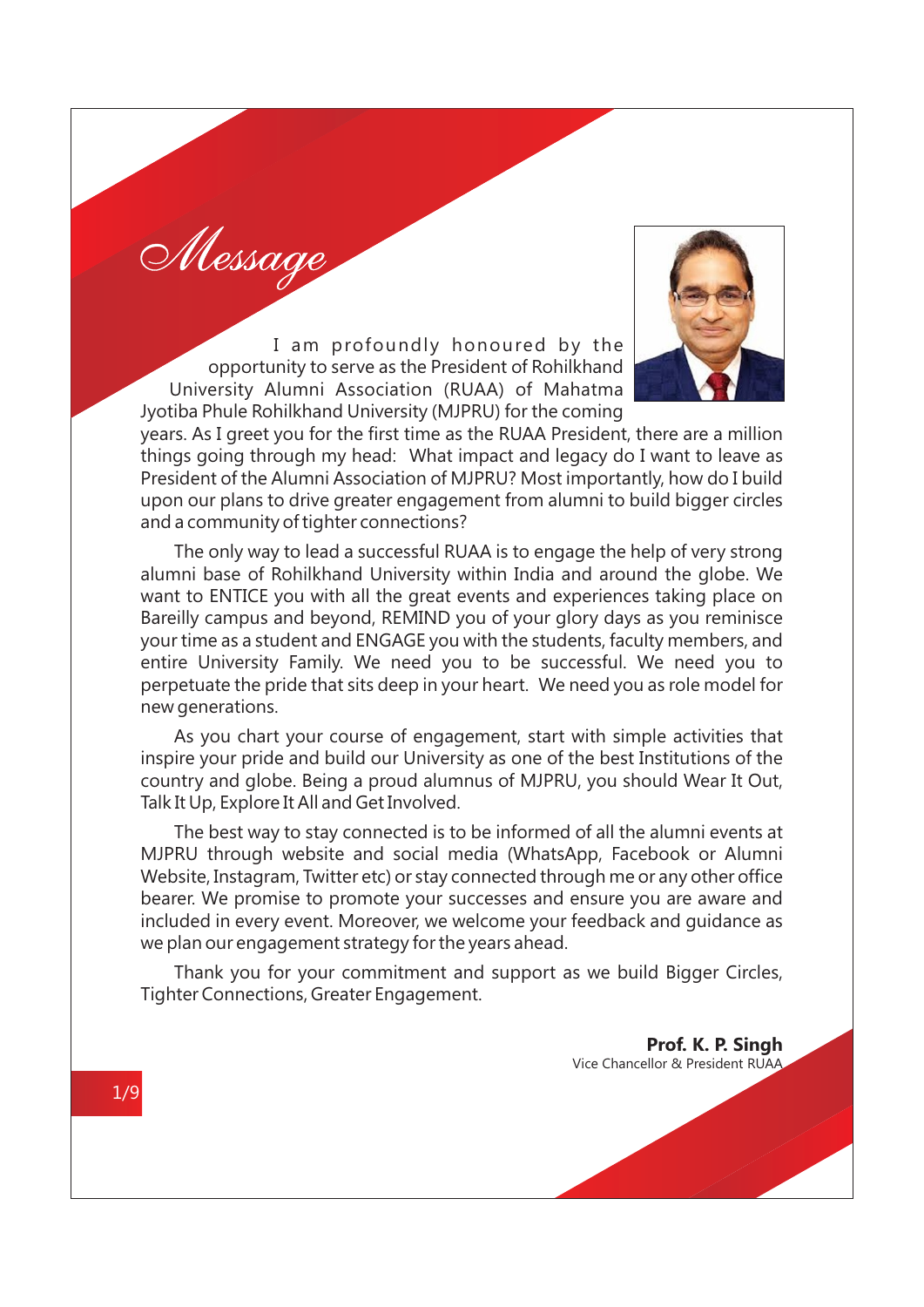#### **BY LAWS OF THE ASSOCIATION**

Pursuant to the intent of the New Education Policy, 2020 and expanding the spiritendness of vasudhaiv kutumbakum as well as aiming at making the bridges of communication and cooperation among the past and present students and scholars of the University spread over diverse fields of professions and different regions of the globe, the undersigned like-spirited officers, faculty, and alumni of MJP Rohilkhand University at Bareilly, do hereby, resolve to form an association to be known as 'Rohilkhand University Alumni Association' which after coming into existence will be instrumental in the University's dream of being developed into a global study destination, along-with a future eye on setting overseas campuses, providing premium education at an affordable cost.

## **1. NAME OF THE SOCIETY :**

The society will be known as "ROHILKHAND UNIVERSITY ALUMNI ASSOCIATION(RUAA)".

#### **2. REGISTERED OFFICE OF THE SOCIETY :**

The registered office of the Association shall be at the address of M.J.P. Rohilkhand University, Pilibhit bypass road, Bareilly, Pin – 243006.

The Vice Chancellor of the University shall ensure allotment of suitable office premises to the association in the Campus of the University.

#### **3.0 MEMBERSHIP :**

Any Degree, Diploma holder of any of the courses run by the University, or any of its affiliated Colleges will be eligible to become a member of the Association.

#### **4.0 TYPES OF MEMBERSHIP :**

4(a) **FOUNDER MEMBERS:** - Founder members will contribute Rs. 5000 each towards foundation of Association. Founder member shall have voting rights in the association. In the event of any Vacancy arising out of cessation of founder member, the same shall be filled up from amongst the life members who shall elect a person by majority from amongst themselves to fill such vacancy in the upcoming general body meeting. There will be no fee for ex officio members. The ex officio members or any officer of the University may be nominated as founder member of Alumni Association by the Vice Chancellor.

2/9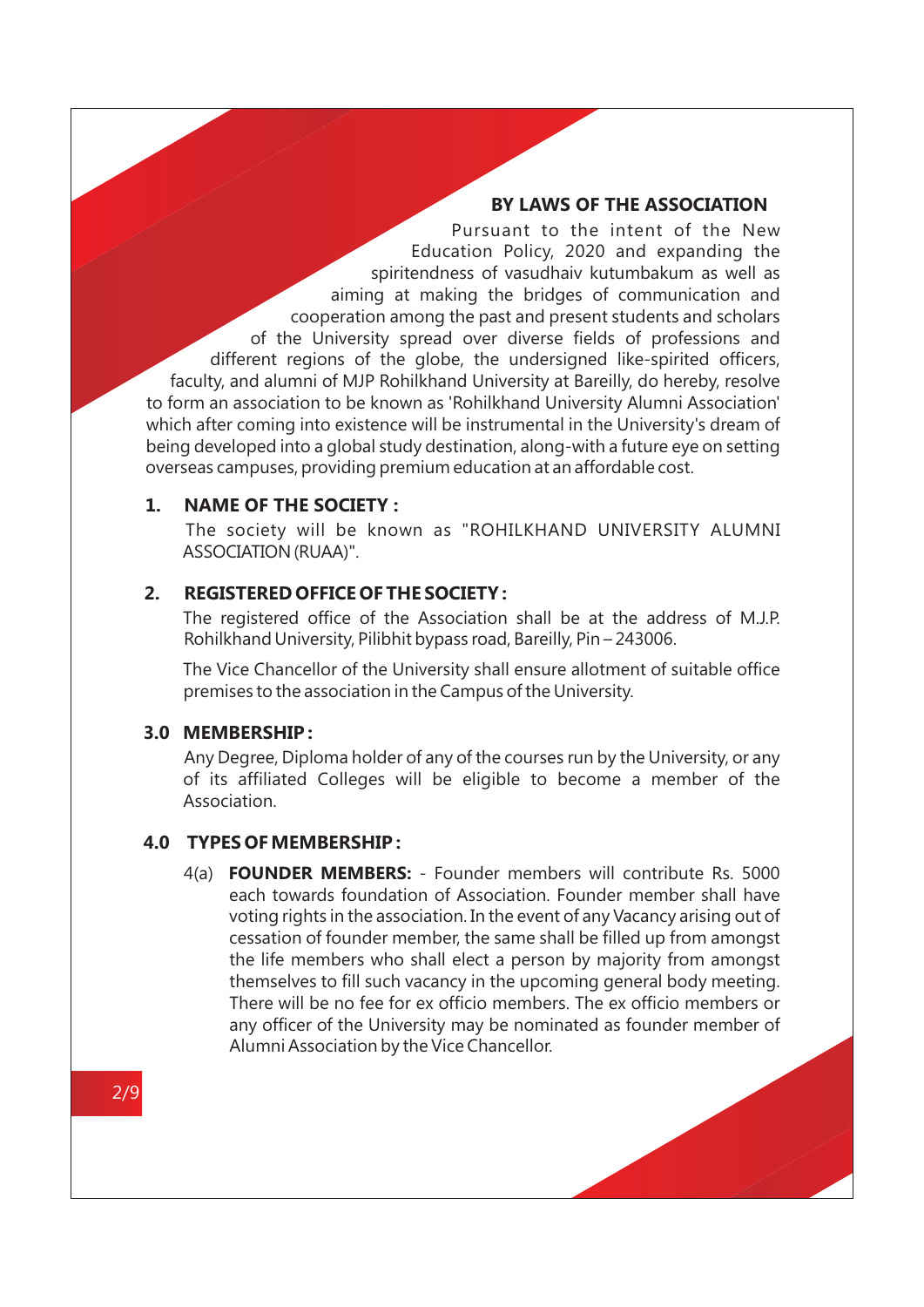4(b) **EX-OFFICIO MEMBERS:** - DSW, Registrar, Finance Officer and any other officer nominated by V.C. will be Ex-officio members of the association. There will be no fee for Ex-officio member.

4© **LIFE MEMBERS:** - The eligible person, can become Life Member of the association on payment of a sum of Rs. 1500/ and whose name is approved by the President after recommendation by the executive body for the membership.

- 4(d) **AFFILIATE MEMBERS:**  Any person eligible for membership can become an affiliate member of the Association on payment of Rs. 100/ to the association and whose name is approved by the President after recommendation by the executive body.
- 4(e) **HONORARY MEMBERS:** Renowned/ outstanding Alumni of the University having Exemplary long achievements may be nominated by the President on Recommendation by the Executive Body for Honorary membership. Such members shall not have voting rights and shall be exempted from payment of membership fee. They shall be entitled for attending all meeting with that expression of experiences, thought and ideas.

# **5. MODE OF ATTAINING MEMBERSHIP :**

- 5(a) Any person desirous to be enrolled as life/ ordinary member of the Association shall apply to the General Secretary of the Association in writing, requesting for such membership on a prescribed form and after depositing the required fee for membership.
- 5(b) The Coordinator/ Secretary will forward the membership after verifying the eligibility & credibility of the individual seeking membership to the Executive body for consideration and recommendation. Final approval for the members shall be granted by the President.
- 5© The fee for membership shall be deposited through draft/ cash/ cheque/ e-transfer only to the Secretary and in the name of the association and shall be duly cleared before attaining the membership.
- 5(d) The applicant should have a good moral & high repute in society such as to the satisfaction of Executive body and the President.

# **6. COMPOSITION OF GENERAL BODY :**

Founder members and ex-officio members will constitute the General Body of the Alumni Association.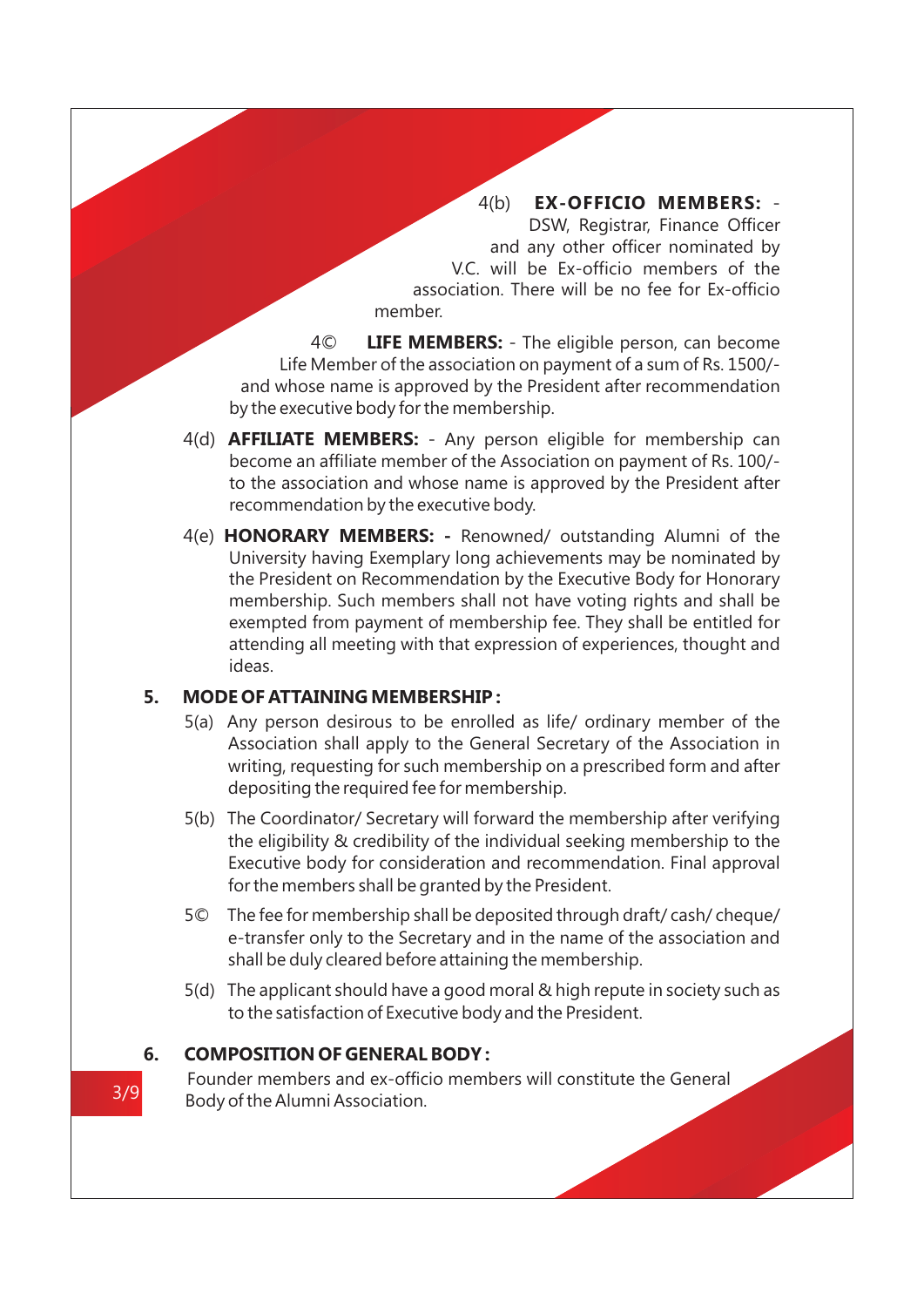# **7. DUTIES OF GENERAL BODY :**

7(a) To look into the fulfillment, upliftment, betterment of the Association, and to ensure that the Association works towards attaining its Aims and Objectives.

7(b) To discuss regarding the work of the Executive Body and to decide the future action programs and goals.

- 7© To assist in the decision making of the Executive Body, in fulfilling any vacancy in the Executive Body.
- 7(d) To hear and decide grievances if any, of member(s) only after being heard by executive body.
- 7(e) The General Body, with majority of those present and can make any amendment in rules and regulations of the Association, subject to the final approval of the Executive Board of the Association.

# **8. ESTABLISHMENT OF EXECUTIVE BODY:**

The MJPRU shall by notification in the official letter, establish office Bearers for Alumni association to exercise the jurisdiction powers and authority conferred on it by or under this by laws.

- The office bearers shall consist of a President, Vice Presedint, Secretary, Joint Secretary, two senior most Deans according to rotation and three senior most principals (one from aided college, one from Govt. College and one from self finance college according to rotation).
- l 4 members nominated by the Vice Chancellor among them one shall be from administration, one from industry, one from social work and are one from academics.
- Dean Student welfare (DSW), Finance Officer and Registrar MJPRU will be ex officio member of executive body for alumni association.

# **9. TERM OF THE EXECUTIVE BODY:**

The term of the Executive Body shall be of 5 years.

# **10. DUTIES AND POWERS OF THE EXECUTIVE BODY:**

- 10(a) To control and supervise the working of the Association and its funds and fulfillment of Aims and Objectives of the Association.
- 10(b) The Executive Body shall have jurisdiction over all component parts, 4/9 affairs and assets of the Association.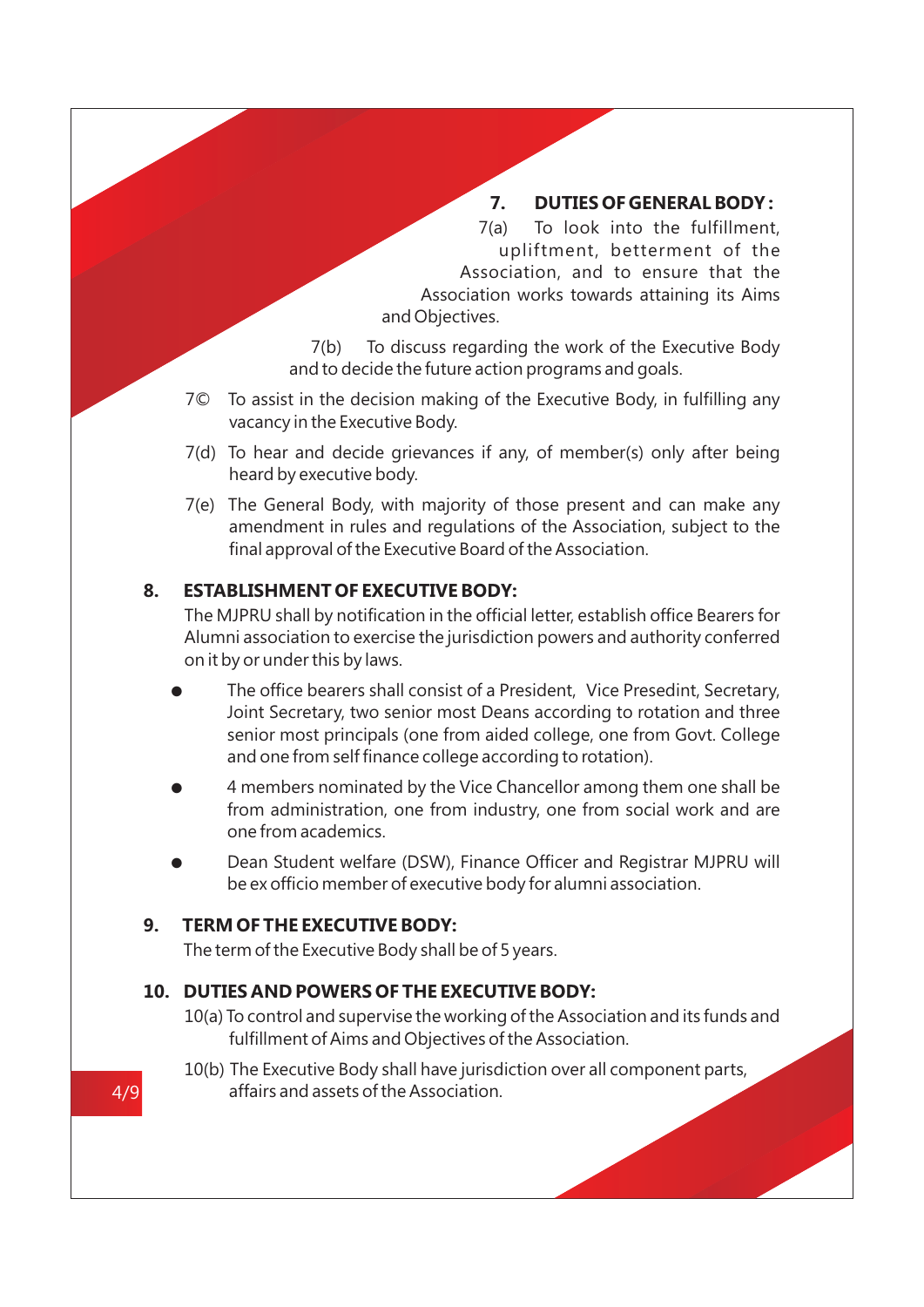10© The overall control and ad ministration of the Association shall be vested with the Executive Body. The Executive Body shall be the final administrative authority to take decisions on behalf of the Association as provided in this constitution. The Executive Body shall also have the authority to take decisions on any extra-ordinary matter or situation, not mentioned in the constitution.

- 10(d) The executive Body shall give direction to the members of the Association to achieve its purposes and implementation of its policies.
- 10(e) The Executive Body may appoint/ employ for/ or dismiss/ employees from the Association, whatever appropriate/ as the situation demands.
- 10(f) The Executive Body shall discharge to the best of its ability all other responsibilities as laid down in this constitution. To do so, from time to time, as it deems necessary, create/ abolish additional positions specified/ unspecified in the constitution, and appoint any life member of the Association to discharge its responsibilities.
- 10(g) In the event of death/ resignation/ removal of any of the members of the Executive Body, the Executive Body may appoint another member in his place adopting co-option process by simple majority as member of the Executive Body. Such co-opted member shall be a part of executive body for the remaining period of the outgoing member and shall have all the rights and responsibilities as a member of the Executive Committee. The process of co-option shall be completed within a period of one month after the death/ resignation/ removal of outgoing member.

## **11. OFFICE BEARERS :**

PRESIDENT – The Vice Chancellor of the M.J.P. Rohilkhand University will act as President of the Alumni Association.

## **12.0 POWER AND DUTIES OF PRESIDENT:**

- 12(a) The President will preside over all the meeting of the General Body and Executive Body.
- 12(b) The President will cast a veto vote in case of tie votes.
- 12© The President will be responsible for all the work done by the General Body or Executive Body.
- 12(d) The President may instruct the Secretary to call any emergency 5/9 meeting at any short notice as per need and urgency.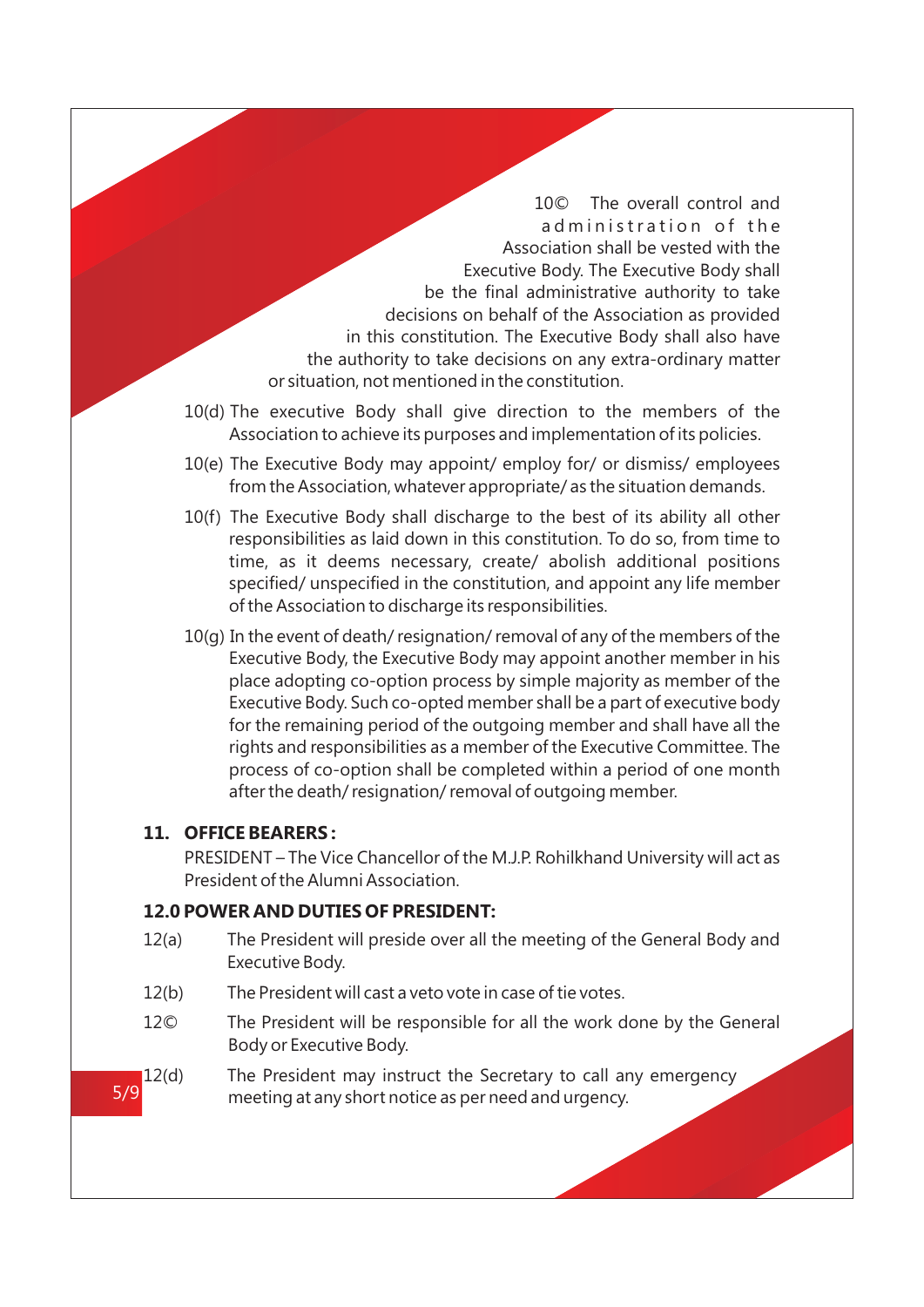12(e) The President shall initiate steps & take decisions suo moto on any and all such matters of due importance to the society.

12(f) The President will be the deciding authority to grant or terminate the membership of any member of the Association on receiving any such recommendation by the executive body.

## **13. VICE-PRESIDENT :**

The Vice-Chancellor will nominate the Vice President for first five year. After that, he/she will be elected by the general body through election.

#### **14. POWER AND DUTIES OF THE VICE-PRESIDENT :**

The vice President will preside the meeting in the absence of the President

# **15. SECRETARY :**

The Secretary shall be nominated by the Vice Chancellor from amongst the founder members. He/She will be alumni of the University.

# **16. POWERS AND DUTIES OF THE SECRETARY :**

- 16(a) Recording& maintenance of proceedings of all meetings of the Association.
- 16(b)To call meetings of the General Body and Executive Body. The Secretary will call the meetings of the Executive Body as well as the General Body, the place and time of which will be fixed in accordance with a duty of the executive body & President. Notice of the meeting will be issued individually to each member by the Secretary at least 7 days before the date fixed for the meeting. Agenda of the meeting will be approved by the President and will accompany the Notice. Notice for the general body meeting will similarly be issued by the Secretary at least 15 days before the date fixed for the General Body meeting.
- 16© The day-to-day working of the Association will be looked after by the Secretary.

#### **17. JOINT SECRETARY:**

There shall be a joint Secretary who shall function as the Secretary in his absence. The Joint Secretary shall be nominated by the Vice Chancellor of the Association from amongst the Alumni of the University. The joint 6/9 secretary will also act as Treasurer of the Association.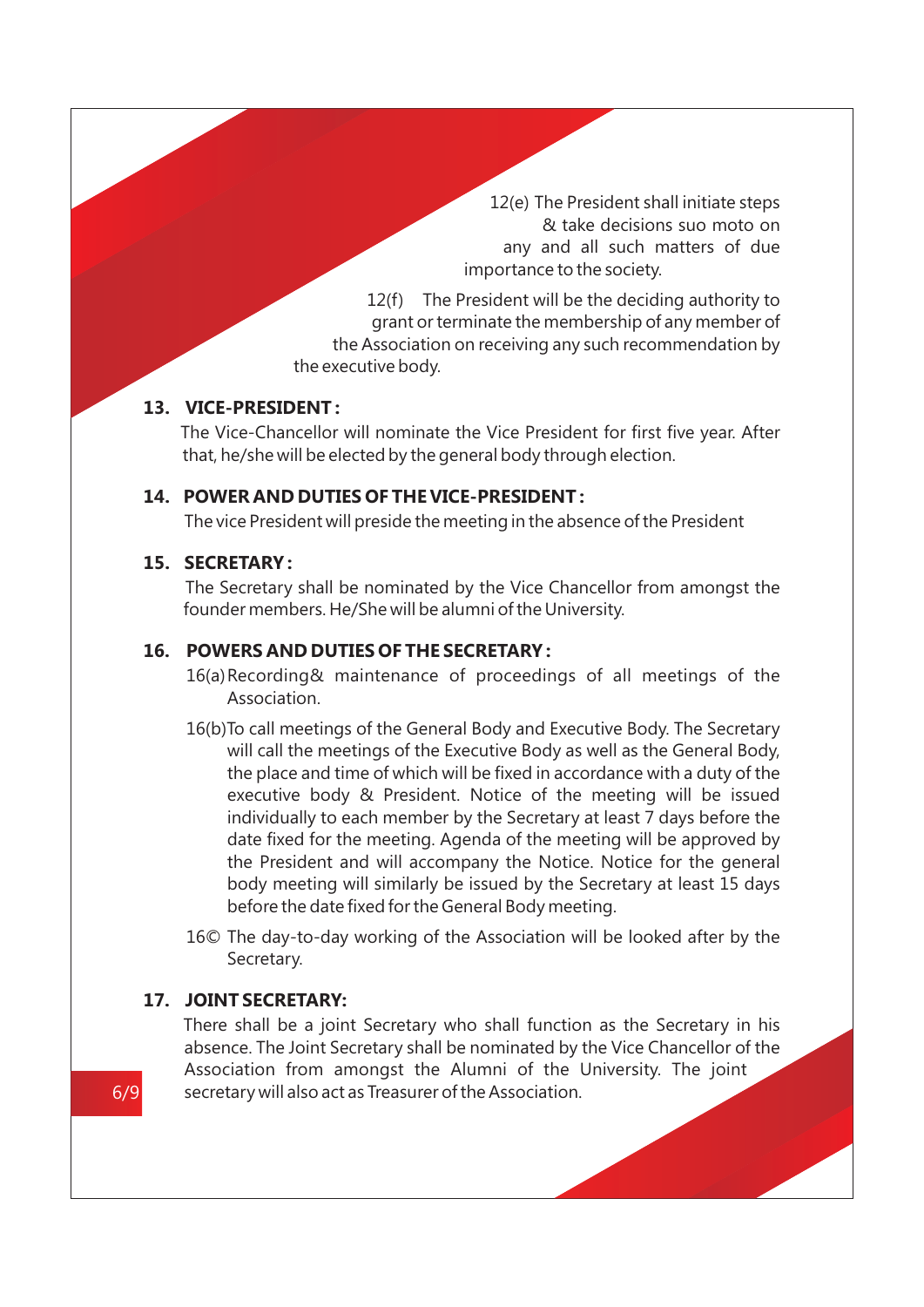The joint secretary shall receive all subscription and membership fee and shall prepare the budget of the Association for the approval of the General Body. He shall also deposit all cheques/ Drafts in to the bank ASAP on behalf of the Association. He shall be the authorized person to act in coordination with the bank and other financial institution for opening Accounts, deposition money, making payment, Conducting transaction and all financial affairs on behalf of Association.

# **18. MEETINGS:**

There shall be minimum one meeting of the Executive Body in 6 months and one meeting (Virtual/ Online/ Physical) of the General Body in a year. Any member absent from the Executive Body Meeting without prior information to the Secretary for three consecutive meetings shall result to automatic termination from the Executive Body.

# **19. QUORUM :**

Ouorum for the meetings of the Executive Body shall be  $1/3<sup>rd</sup>$  of its members. Quorum for the General Body of the Association shall be  $1/6<sup>th</sup>$  of the membership of such body. A meeting of the Executive Body or General Body will be adjourned for want of quorum and may be held on any date and time as may be fixed, by the President. No quorum shall be required for adjourned meeting.

# **20. FINANCIAL YEAR :**

The Financial year will be from  $1<sup>st</sup>$  April to  $31<sup>st</sup>$  March every year.

# **21. DECISIONS :**

All decisions shall be taken on a majority basis in the Executive Body of the Association. In case of a tie – Ayes and Noes being equal in number the President will exercise a dicisive vote.

# **22. AUDITOR :**

The Executive Body shall appoint a chartered Accountant as the Auditor of the Association, who will submit his report to the Secretary and his tenure will be for three years.

# **23. BANK OPERATION :**

First Account of the Association shall be opened in the Union Bank of 7/9 India, situated in the M.J.P. Rohilkhand University campus. As per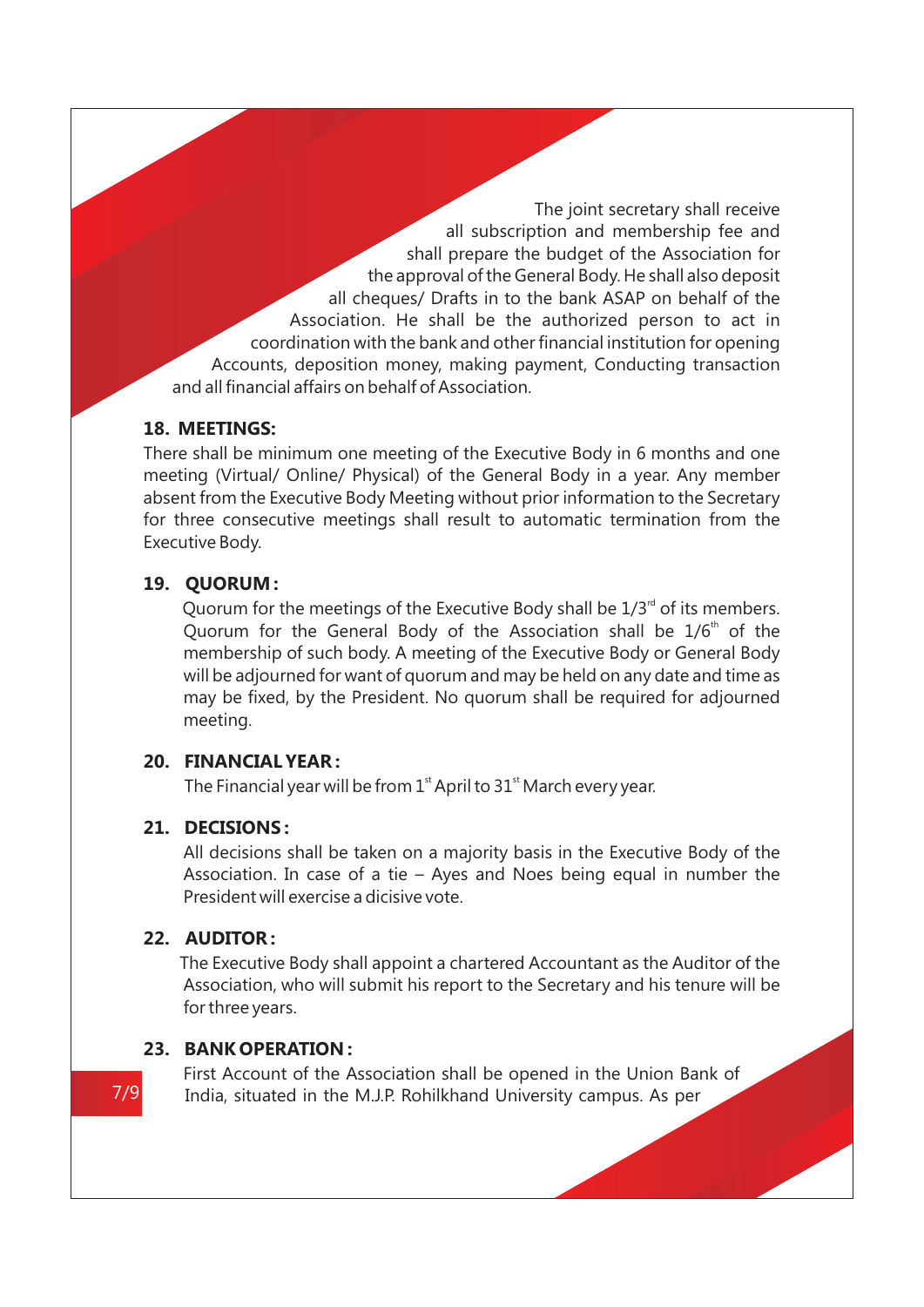need & requirement and on approval of the Executive Body and special approval of the President, account of saving/ current Deposits etc. may be opened in any bank scheduled, private or nationalized or other financial institution of high repute and integrity.

The Secretary and Joint Secretary will operate the account jointly.

# **24. FINANCE OF THE ASSOCIATION :**

In addition to membership fee and subscription fee, the Association will be eligible to accept donations from any person or body. The Association shall also accept any grant from any institution, government state or Central, PSU or any Public body that may be given by the University to the Association for achievement of its aims and objects.